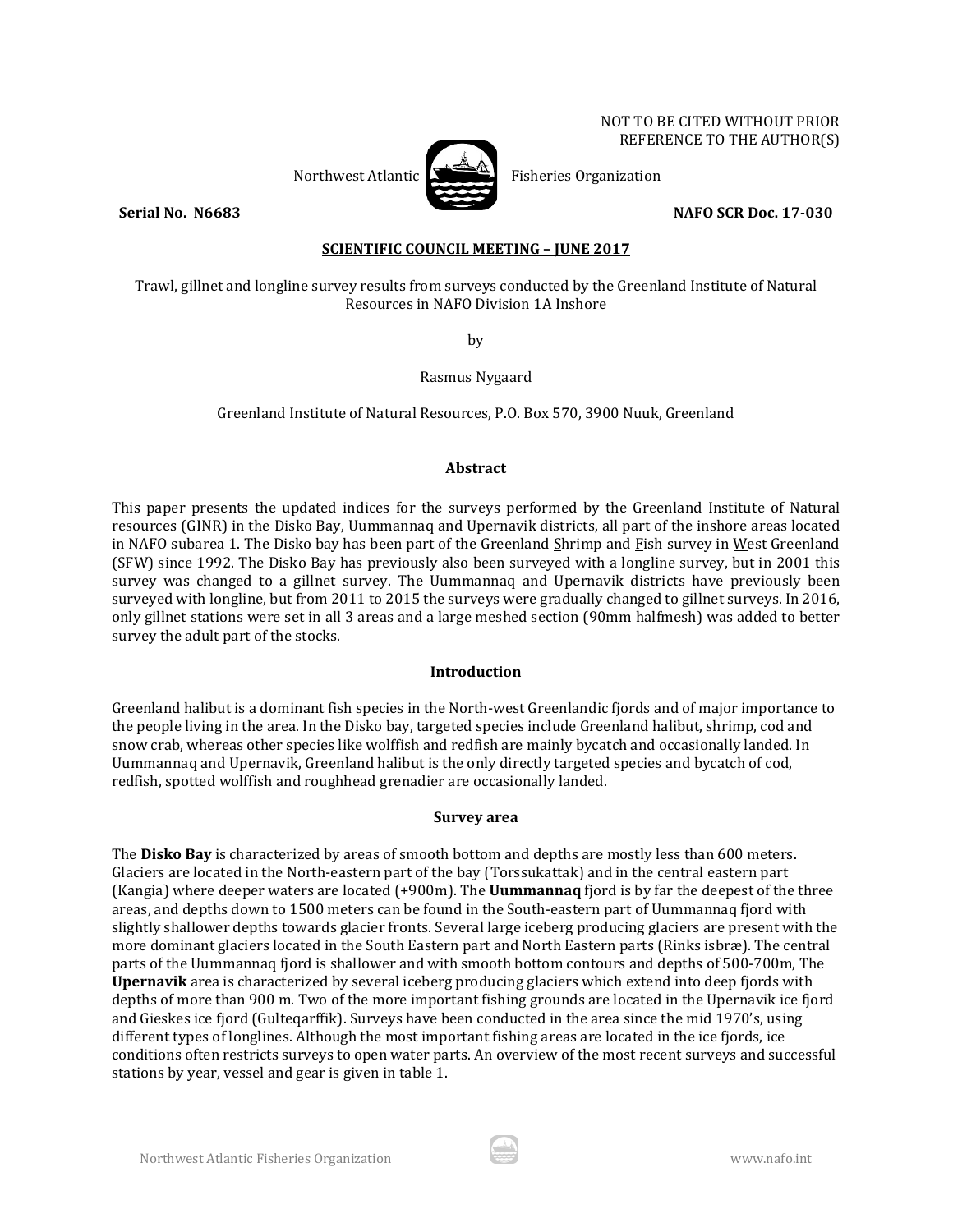#### **The surveys**

The Greenland Shrimp and Fish survey in West Greenland has included the Disko Bay since 1991 and has throughout the time series been conducted with the 722 GRT stern trawler M/Tr 'Pâmiut'. In 2005 the gear was changed in this survey, but since then the area coverage and the trawl and its rigging has been unchanged. See SCR 17/015 for details. In 2001, a gillnet survey was initiated in the Disko bay. The main objective for starting up the gillnet survey was a well-estimated selectivity compared to longlines and the possibility for targeting pre-fishery sized Greenland halibut (35-55cm TTL). The gillnets are composed of 60m long sections with mesh sizes 46, 55, 60 and 70 mm (knot to knot or halfmesh). A 90mm section was added to all stations in 2016. Sections are separated with a 2m open space to prevent catchability interactions. Soak time is approximately 6-18 hours and fishing takes place both day and night. Stations are paired two and two, close to each other to allow for analysis of within station variability. The target is to fish 50 stations annually in each area. To better survey the increasing numbers of cod in the area, the survey area was enhanced and 76 stations were fished in 2016 (Table 2). However, the extra stations were omitted from the calculations in the gillnet indices for Greenland halibut since most were set at shallower depth.

#### **Results**

### *The* **Disko Bay** trawl survey

The Disko bay part of SFW survey indicated increasing abundance during the 1990s and high abundances (mainly age 1) were found from 1998 to 2005 (fig 1). After 2006 the abundance indices returned to the lower levels with the exception of the high abundances identified in 2011 and 2013 (2010 and 2012 YC) (fig 2). However, only the 2010 YC can be followed as larger than average in the following years, whereas the 2012 YC seems at average levels already in 2014. The length distribution in the survey reveals that particularly the 2011 and perhaps the 2014 YC seems small, whereas the 2013 is closer to average levels (fig 2). The biomass indices in the trawl survey indicate a steady increase during the 1990's, with a substantial increase observed in 2003 and 2004 (fig 1). After the gear change in 2005, the biomass index has been in a decreasing trend with the lowest values found in the most recent 4 years (fig 1). Although the number of stations were smaller than usual, the 2016 indices are within the decreasing trend.

## *The* **Disko bay** gillnet survey

The survey uses fixed positions of stations arranged in transects towards the important fishing grounds West of Ilulissat city and Torssukattak ice fjord in the northern part of the Disko Bay (table 2 and fig 3). The gillnet survey CPUE and NPUE indicated low levels of pre-fishery recruits in 2006 and 2007, but returned to above average levels in 2008 and 2010. The increase in 2011 NPUEs was observed in the northern area of the Bay, while in the main fishing grounds at the Ice fjord bank around Ilulissat the NPUEs remained low (fig 3). The high numbers of larger fish in 2011 did not seem to have any origin in the previous year estimated populations. This may either be due to migration/movements of the larger fish in the area or more likely reflecting the uncertainty of the estimates. The 2012 gillnet survey had defect 60 mm gillnet section and should be disregarded. Since 2013, indices have been below average levels indicating lower levels of pre fishery recruits. Gillnet selection curves are well-known to be skew and not characterized by a normal distribution.

Since the survey uses gillnets with narrow selection curves there is not a major difference between the trends of the CPUE and NPUE indices (fig 4). If comparing the gillnet NPUE (all sizes) to the trawl survey indices of Greenland halibut larger than 35 cm, the surveys seems to be correlated to some extent (fig 4, right), leading to increased credibility in the indices of both surveys (see discussion).

In order to account for catch of larger fish a bi-modal (Wilemanns wings) with a fixed selectivity on larger fish approach was chosen. From the estimated underlying population (fig 9), there are no obvious cohort trend, which is likely due to already size overlapping year-classes. From 2013, significant numbers of cod have also been taken in the survey, composed of several YC's (fig 10). The 90mm section added in 2016 did not impact the overall length distribution in the Disko bay, indicating few larger individuals in the area (>55cm)(fig 14).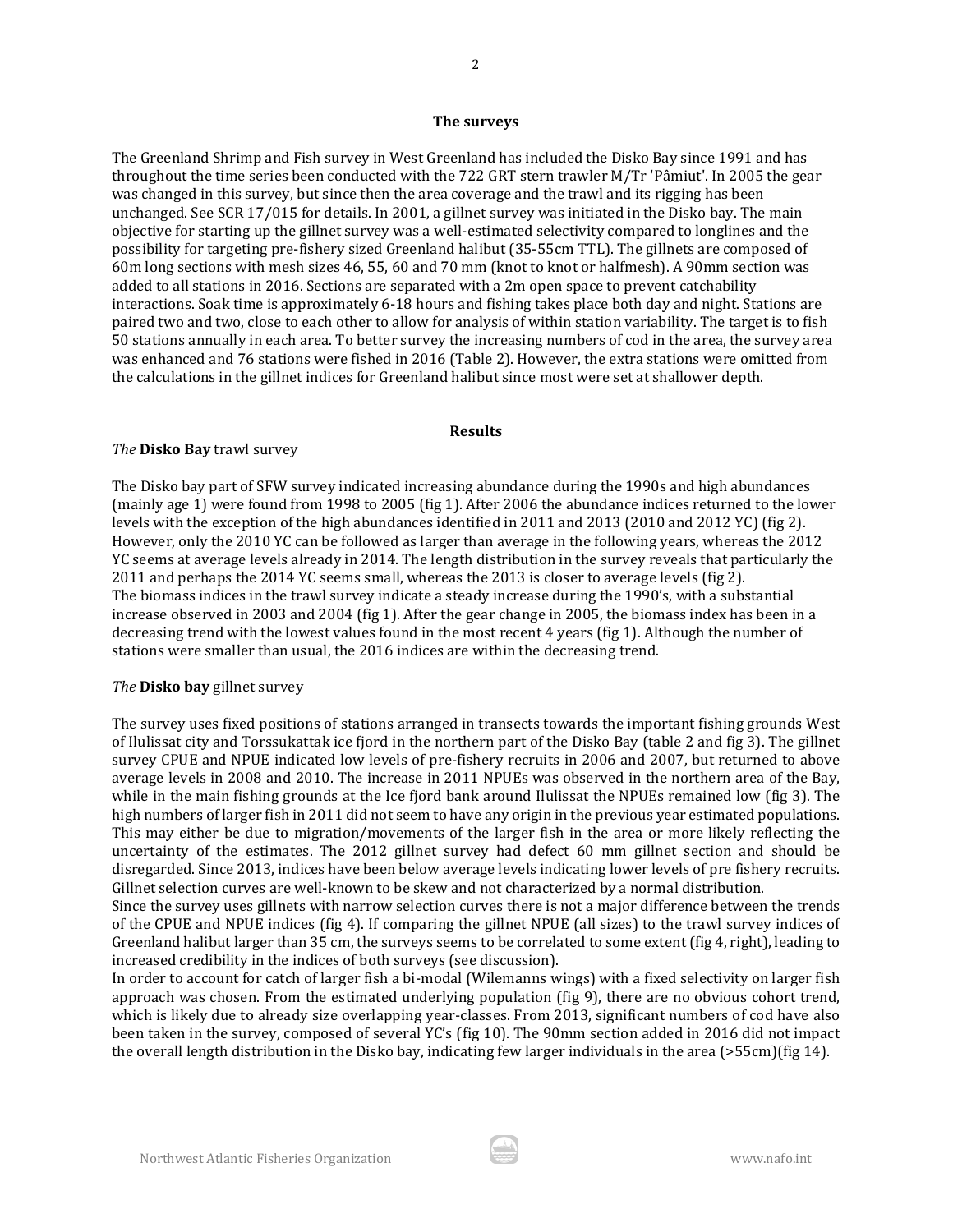#### *The* **Uummannaq** gillnet survey

A few experimental gillnet stations were set in Uummannaq from 2011 to 2014 but are hardly representative of changes in the stock (table 1). However overall the experimental station revealed NPUE similar to the Disko bay and CPUE' higher than in the disko bay (Fig 5). From 2015 more gillnet stations have been taken. To allow for comparison with the Disko bay, catches from the 90mm section were not included in the CPUE and NPUE calculations (fig 5). The number of fish caught is higher and the individual sizes are much larger than the Disko bay and therefore the CPUE is much larger (fig 5). The size distribution in the survey also reveals that prefishery recruits are present in the area and that there is an overweight of large individuals compared to the Disko bay (fig 11). The 90mm section added in 2016 caught high numbers of Greenland halibut in the size range 55-65 cm in Uummannaq indicating higher numbers of larger individuals in the area (fig 15). Cod have also increasingly observed in the survey (fig 11 right).

## The **Upernavik** gillnet survey

Although the main fishing grounds in the Upernavik area are located in the deep ice fjords, the branching fjord systems between the ice fjords are easier to access and survey. The branching side fjords have more suitable depth and are more protected from icebergs and therefore possible to survey every year, whereas the deep ice fjords with icebergs and glacier ice are not always accessible. Since 2011, some experimental gillnet stations have been set every year and in 2015 gillnets have been fully implemented (Tab 1). The gillnet stations indicate CPUE and NPUE comparable to the level observed in the Disko Bay (fig 6). The length distributions indicates the presence of prefishery recruits at sizes rarely seen in landings from the Upernavik area (fig 9 right and fig 12). In 2015, a 90 mm section was added to all stations (fig 9 right and fig 12), although exclude in the CPUE and NPUE calculation (fig 6).

#### *The longline surveys*

Longline surveys have been conducted in the area for more than five decades, but the longline setup and equipment have changed several times throughout the time series. (for further details see Simonsen *et al*. 2000). The longline was changed from a 7mm thick mainline to a thinner type of longline also used by professional fishermen (5,5mm) in 2012. In general, professional fishermen prefers as thin a longline as possible and during the winter fishery they often use longlines as thin as 1 mm. Professional fishermen also have a far higher CPUE (50-100 kg/100 hooks) than observed in the survey (5-15kg/100hooks). The longline surveys are highly variable from year to year and not easily interpreted (fig 7). The longline surveys were however finally stopped in 2016.

### **Discussion**

In the beginning of the Disko bay gillnet survey time series commercial landed Greenland halibut were larger in the area and fish smaller than 55 cm were regarded prefishery recruits. However, in the recent decade smaller and smaller Greenland halibut have been landed and nowadays the fishery targets Greenland halibut as small as 40 cm. Therefore the gillnet survey is increasingly surveying both recruits but also partly the fished stock. The fishery may therefore directly be impacting the gillnet survey indices. Trawl calibration experiments indicated that the difference in catchability between the gears was length dependant for Greenland halibut and was at equilibrium at lengths around 12 cm, but twice as high at 40 cm. Since the abundance is highly driven by 1 year old recruits (15 cm) which normally constitute 80-90% of the abundance in the survey, there is little impact the abundance index whether calibrating or not. This is not true for the biomass where calibrating has a higher impact on the indices. However since the calibration experiments revealed an almost 1:1 relationship between the most abundant individuals, but a stronger difference individuals that must have been rare in the experiments, this could also imply that the catchability difference between the trawls are overestimated. Likewise the fact that indices prior to and non-calibrated indices after the gearchange are at the same level for Greenland halibut (but also other species) indicate that

The correlation between the abundance of Greenland halibut larger than 35 cm in the trawl survey and the NPUE indices from the gillnet survey, provides an increased credibility in the survey indices of both surveys. The surveys generally occur separated by a month or less and in the same overall areas at the same depth

the effect of the gearchange on the indices may be overestimated.

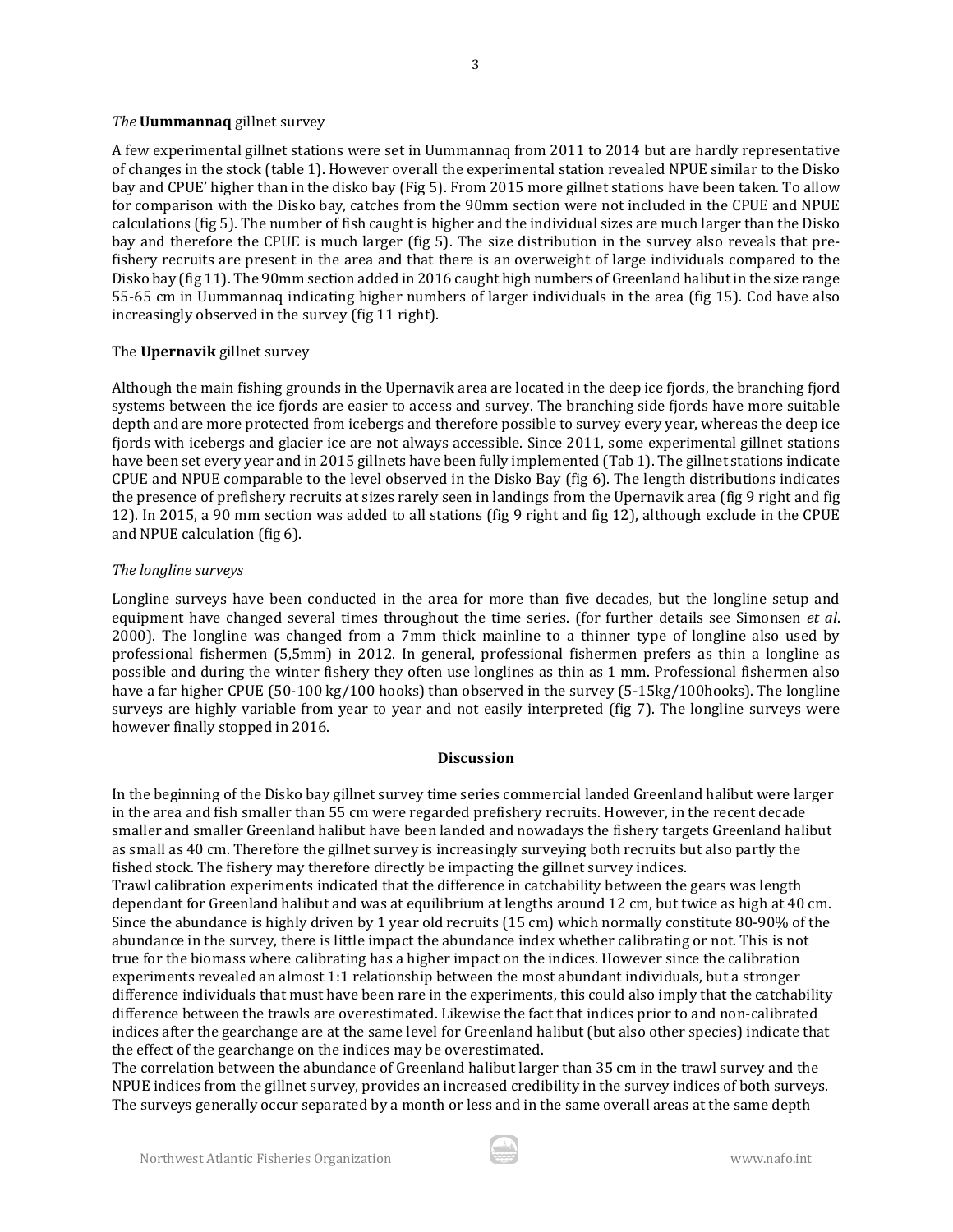intervals. The trawl survey covers most of the bay and relies on randomly distributed stations, whereas the gillnet survey relies on fixed stations. The correlation between the surveys could be caused by an evenly distributed stock with a high overlap in size selectivity of the two very different gears in relation to the present length distribution of the stock. Still both surveys show inter-annual variation which could be due to shifts in the distribution of the stock in and out of areas that are not covered by the surveys. It seems unlikely that the years with large changes in the indices, indicate a proportional change in the total biomass of the stock. Therefore, the surveys should only be interpreted as indices only and indicators of the overall development of the stock.

4

### **References**

Boje, J. And Lyberth, B. (2005) Survey Calibration for Greenland Halibut in Division 1A Inshore. NAFO Scr. Doc.05/57 (N5143)

Nygaard, R. and Jørgensen O. A., 2016. Biomass and Abundance of Demersal Fish Stocks off West Greenland Estimated from the Greenland Shrimp and Survey, 1988-2012. NAFO Scr. doc.16/010.

Simonsen, C.S., Boje, J. and Kingsley, M.C.S., 2000. A Review Using Longlining to Survey Fish Populations with Special Emphasis on an Inshore Longline Survey for Greenland Halibut (*Reinhardtius hippoglossoides*) in West Greenland, NAFO Division 1A. NAFO Scr.Doc., 00/29

|      | Disko Bay |        | Disko Bay        |                          |                   |                  | Uummannaq        |                          | Upernavik                |         |        |  |
|------|-----------|--------|------------------|--------------------------|-------------------|------------------|------------------|--------------------------|--------------------------|---------|--------|--|
| Year | Trawl     | vessel | Longline         | Gillnet                  | Vessel            | Longline         | Gillnet          | Vessel                   | Longline                 | Gillnet | Vessel |  |
| 1990 | *         | Pa     |                  |                          | AJ                |                  |                  |                          |                          |         |        |  |
| 1991 | 41        | Pa     |                  |                          | AJ                |                  |                  |                          |                          |         |        |  |
| 1992 | 39        | Pa     |                  |                          | AJ                |                  |                  |                          |                          |         |        |  |
| 1993 | 31        | Pa     | 11               |                          | AJ                |                  |                  |                          |                          |         |        |  |
| 1994 | 27        | Pa     | 8                |                          | AJ                |                  |                  |                          |                          |         |        |  |
| 1995 | 33        | Pa     |                  |                          |                   |                  |                  |                          |                          |         |        |  |
| 1996 | 33        | Pa     | 17               |                          | AJ                |                  |                  |                          |                          |         |        |  |
| 1997 | 34        | Pa     | 24               |                          | $\rm AJ$          |                  |                  |                          |                          |         |        |  |
| 1998 | 33        | Pa     |                  |                          |                   |                  |                  |                          |                          |         |        |  |
| 1999 | 34        | Pa     | 12               |                          | $\rm AJ$          |                  |                  |                          |                          |         |        |  |
| 2000 | 23        | Pa     | 10               |                          | AJ                |                  |                  |                          |                          |         |        |  |
| 2001 | 23        | Pa     | $\mathbf{1}$     | 8                        | AJ                |                  |                  |                          |                          |         |        |  |
| 2002 | 22        | Pa     |                  | 55                       | AJ                |                  |                  |                          |                          |         |        |  |
| 2003 | 19        | Pa     |                  | 56                       | AJ                |                  |                  |                          |                          |         |        |  |
| 2004 | 14        | Pa     | 8                | 50                       | AJ                |                  |                  |                          |                          |         |        |  |
| 2005 | 16        | Pa     | $\mathbf{1}$     | 47                       | $\rm AJ$          | 20               | $\boldsymbol{0}$ | AJ                       |                          |         |        |  |
| 2006 | 21        | Pa     | $\boldsymbol{0}$ | 44                       | $\rm AJ$          | $10\,$           | $\boldsymbol{0}$ | ${\rm AJ}$               |                          |         |        |  |
| 2007 | 18        | Pa     | $\boldsymbol{0}$ | 30                       | AJ                |                  |                  | AJ                       |                          |         |        |  |
| 2008 | 16        | Pa     | $\boldsymbol{0}$ | 35                       | Ch                |                  |                  |                          |                          |         |        |  |
| 2009 | 24        | Pa     |                  | $\overline{\phantom{a}}$ | $\qquad \qquad -$ |                  |                  | $\overline{\phantom{a}}$ | $\overline{\phantom{a}}$ |         |        |  |
| 2010 | 25        | Pa     | $\boldsymbol{0}$ | 48                       | $\rm AJ$          |                  |                  |                          | 15                       |         | AJ     |  |
| 2011 | 26        | Pa     | $\boldsymbol{0}$ | 50                       | AJ                | 16               | $\overline{4}$   | AJ                       | 13                       | -       | AJ     |  |
| 2012 | 21        | Pa     | 0                | 41                       | SA                | 28               | 3                | SA                       | $\overline{7}$           | 21      | SA     |  |
| 2013 | 17        | Pa     | 0                | 27                       | SA                | 28               | 7                | SA                       | 16                       | 19      | SA     |  |
| 2014 | 21        | Pa     | $\boldsymbol{0}$ | 37                       | SA                | 23               | 4                | SA                       | 16                       | 13      | SA     |  |
| 2015 | 17        | Pa     | 0                | 26                       | SA                | 18               | 28               | SA                       | $\boldsymbol{0}$         | 48      | SA     |  |
| 2016 | 12        | Pa     | $\mathbf{0}$     | 76                       | SА                | $\boldsymbol{0}$ | 49               | SА                       | $\boldsymbol{0}$         | 47      | SA     |  |

Table 1. Number of stations by gear and Area (Table is incomplete)

### NOTES:

Research vessels: (PA: RV Pâmiut, AJ: Adolf Jensen, Ch: Chartered commercial, SA: RV Sanna)

2001 – Longline survey in Disko bay changed to Gillnet survey (46,55,60,70 mm halfmesh).

2012 – Disko bay gillnet survey had defect 60 mm gillnet section.

2013 – Disko bay gillnet survey had stations with large catches of cod (fishing effect may have been affected)

2014 – Disko bay gillnet survey moved to May to reduce problems with glacier ice and icebergs.

2015 – Experimental 90mm mesh added in Uummannaq (partly) and Upernavik (all stations).

2016 – 90mm section fully implemented (46,55,60,70,90 mm halfmesh) on all stations. Gillnet indices based on normal stations excluding extra stations in southern part of Disko bay.

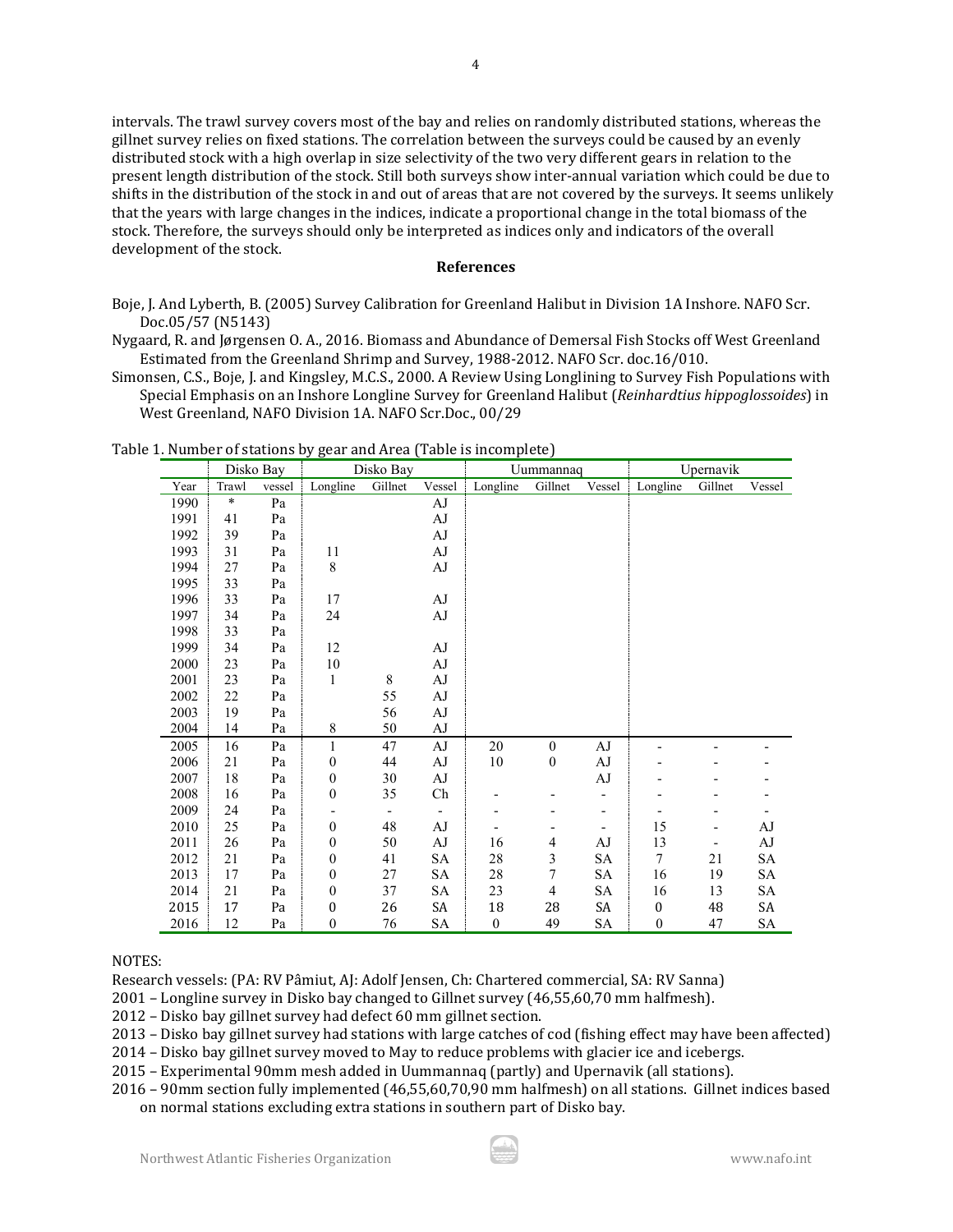| Square | Year           |                |                |                |                |                |              |                |                |                |                |                |                |                |                |       |
|--------|----------------|----------------|----------------|----------------|----------------|----------------|--------------|----------------|----------------|----------------|----------------|----------------|----------------|----------------|----------------|-------|
|        | 2001           | 2002           | 2003           | 2004           | 2005           | 2006           | 2007         | 2008           | 2010           | 2011           | 2012           | 2013           | 2014           | 2015           | 2016           | Total |
| LD027  |                |                | 2              | 2              |                |                |              |                | $\overline{2}$ | $\overline{c}$ | $\overline{c}$ | $\overline{2}$ | 2              | $\overline{2}$ | $\overline{2}$ | 18    |
| LE027  |                |                | $\overline{2}$ | $\overline{c}$ |                |                |              |                | $\overline{2}$ | 2              | $\overline{2}$ | 2              | 2              | 4              | 3              | 21    |
| LF027  |                |                | 2              | 2              |                | 2              | 2            |                |                |                |                |                | 2              | $\overline{2}$ | 2              | 14    |
| LF028  |                |                | 2              | 2              |                | $\overline{2}$ |              | 2              | $\overline{c}$ | $\mathbf{1}$   | $\overline{c}$ | 2              | 2              |                | $\overline{2}$ | 19    |
| LG024  |                |                | $\overline{2}$ | $\mathbf{1}$   |                |                |              |                |                |                |                |                | 3              |                |                | 6     |
| LG025  |                |                |                | 3              |                | 2              |              |                |                | 1              | 2              | 2              | 1              |                |                | 11    |
| LG026  |                | 1              |                | 2              |                | $\overline{c}$ |              |                |                | 2              | $\overline{c}$ | $\overline{c}$ | $\overline{c}$ | $\overline{c}$ |                | 15    |
| LG027  | 4              | 7              | 6              | 5              | 6              | 5              | 4            | 6              | 6              | 4              | 4              | $\mathbf{1}$   | $\overline{c}$ |                | 4              | 64    |
| LG028  | $\overline{2}$ | $\overline{c}$ | 1              | $\mathbf{1}$   | $\mathbf{1}$   | 3              | $\mathbf{1}$ |                | 1              | $\mathbf{1}$   |                |                |                |                |                | 13    |
| LH026  |                | $\overline{2}$ | $\mathbf{1}$   |                | $\mathbf{1}$   | $\mathbf{1}$   |              | 2              | $\overline{2}$ | 2              | $\overline{c}$ | $\mathbf{1}$   | $\overline{c}$ | $\mathbf{1}$   | $\mathbf{1}$   | 18    |
| LH027  |                | 5              | 3              | 3              | 3              | 3              |              | 3              | 3              | 4              | 3              |                | 2              |                | 4              | 37    |
| LH028  | $\overline{c}$ | 1              | 9              | 6              | 8              | 4              | 1            | 7              | 9              | 6              | $\overline{c}$ |                | 2              |                | 7              | 64    |
| LJ026  |                | 3              | $\overline{2}$ | $\overline{c}$ |                | 4              | 2            | 3              | $\overline{2}$ | 3              | 3              |                | 3              | 3              | 4              | 35    |
| LJ028  |                | 5              | 3              | 5              | 4              | 4              | 4            | 4              | 4              | 4              | $\overline{2}$ | 2              | $\overline{2}$ |                | 6              | 50    |
| LK029  |                | 5              | 4              | $\overline{2}$ | 4              | 2              | 4            |                | $\overline{2}$ | $\overline{c}$ | $\overline{2}$ | $\overline{2}$ |                |                |                | 29    |
| LL029  |                | $\mathbf{1}$   | $\mathbf{1}$   |                | $\overline{2}$ |                | $\mathbf{1}$ |                |                |                |                |                |                |                |                | 5     |
| LM027  |                |                |                |                |                |                |              | 1              |                |                |                |                |                |                |                |       |
| LM029  |                | $\overline{2}$ | $\overline{c}$ |                | $\overline{c}$ |                |              |                |                |                |                |                |                |                |                | 6     |
| LM030  |                | $\overline{2}$ | $\overline{2}$ |                | $\overline{c}$ |                |              |                |                |                |                |                |                |                |                | 6     |
| LM031  |                | $\overline{2}$ | $\overline{c}$ |                | $\overline{2}$ |                |              |                |                |                |                |                |                |                |                | 6     |
| LN024  |                | $\overline{2}$ | $\overline{c}$ | 2              | $\overline{2}$ | 2              |              |                | 2              | 2              | 2              | 2              | 2              | 4              | 2              | 26    |
| LN025  |                | 5              | 3              | 4              | 3              | 4              | 4            | $\mathbf{1}$   | $\overline{4}$ | $\overline{4}$ | 3              | $\overline{c}$ | 3              | $\overline{2}$ | 5              | 47    |
| LN026  |                | 4              | 2              | 2              | 3              | $\overline{c}$ | 5            | 3              | 3              | 5              | 5              | 3              | 3              | 5              | 5              | 50    |
| LN027  |                | $\overline{2}$ | 2              | 2              | $\overline{2}$ | $\overline{2}$ |              | 1              | $\overline{2}$ | $\mathbf{1}$   | $\mathbf{1}$   | $\overline{c}$ | 2              |                | $\overline{2}$ | 22    |
| LN028  |                | $\overline{2}$ | $\mathbf{1}$   | $\overline{2}$ | $\overline{2}$ |                |              | $\overline{2}$ |                | $\overline{2}$ | $\overline{2}$ | $\overline{2}$ |                |                | 2              | 18    |
| LP024  |                | $\overline{2}$ |                |                |                |                | 2            |                | 2              | 2              |                |                |                |                |                | 9     |
| Total  | 8              | 55             | 56             | 50             | 47             | 44             | 30           | 35             | 48             | 50             | 41             | 27             | 37             | 25             | 52             | 610   |

Table 2. Number of gillnet settings by stat. square in gillnet survey in Disko Bay since 2001.



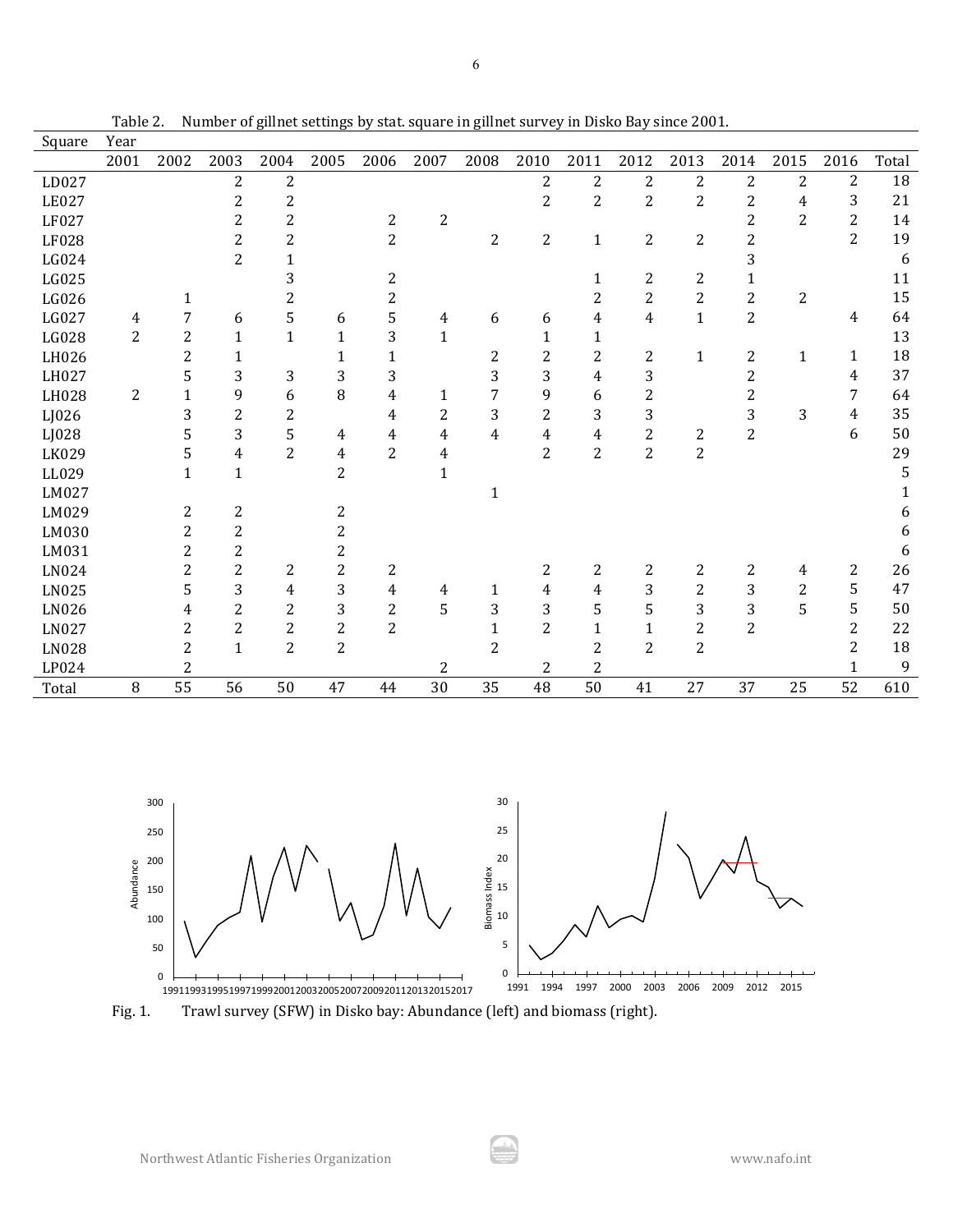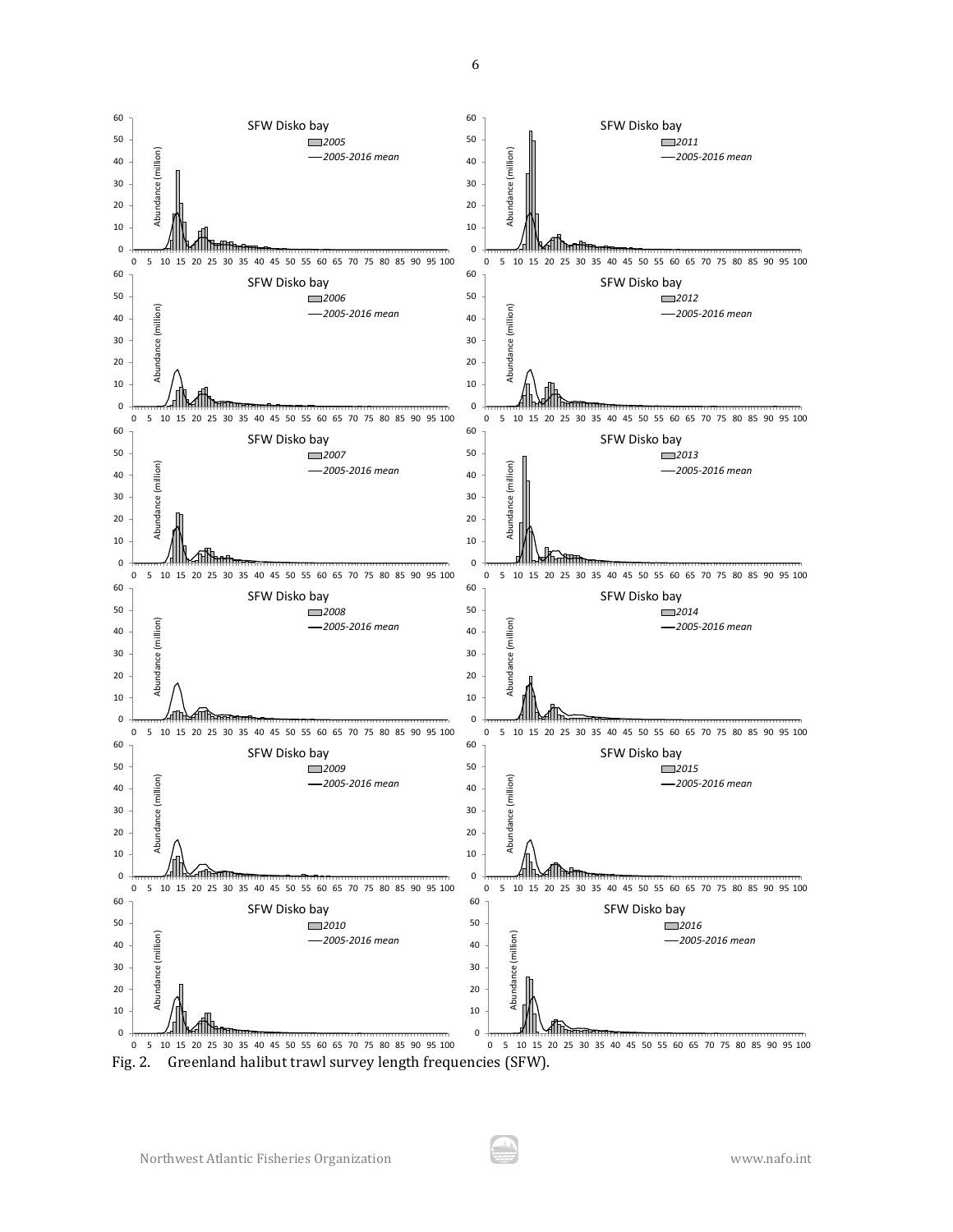

Fig. 3. Gillnet survey in Disko Bay by year. Lines indicate transects and dots the distribution of NPUE (Nos G.halibut per 6 hrs of setting).

بيشد<br>حصد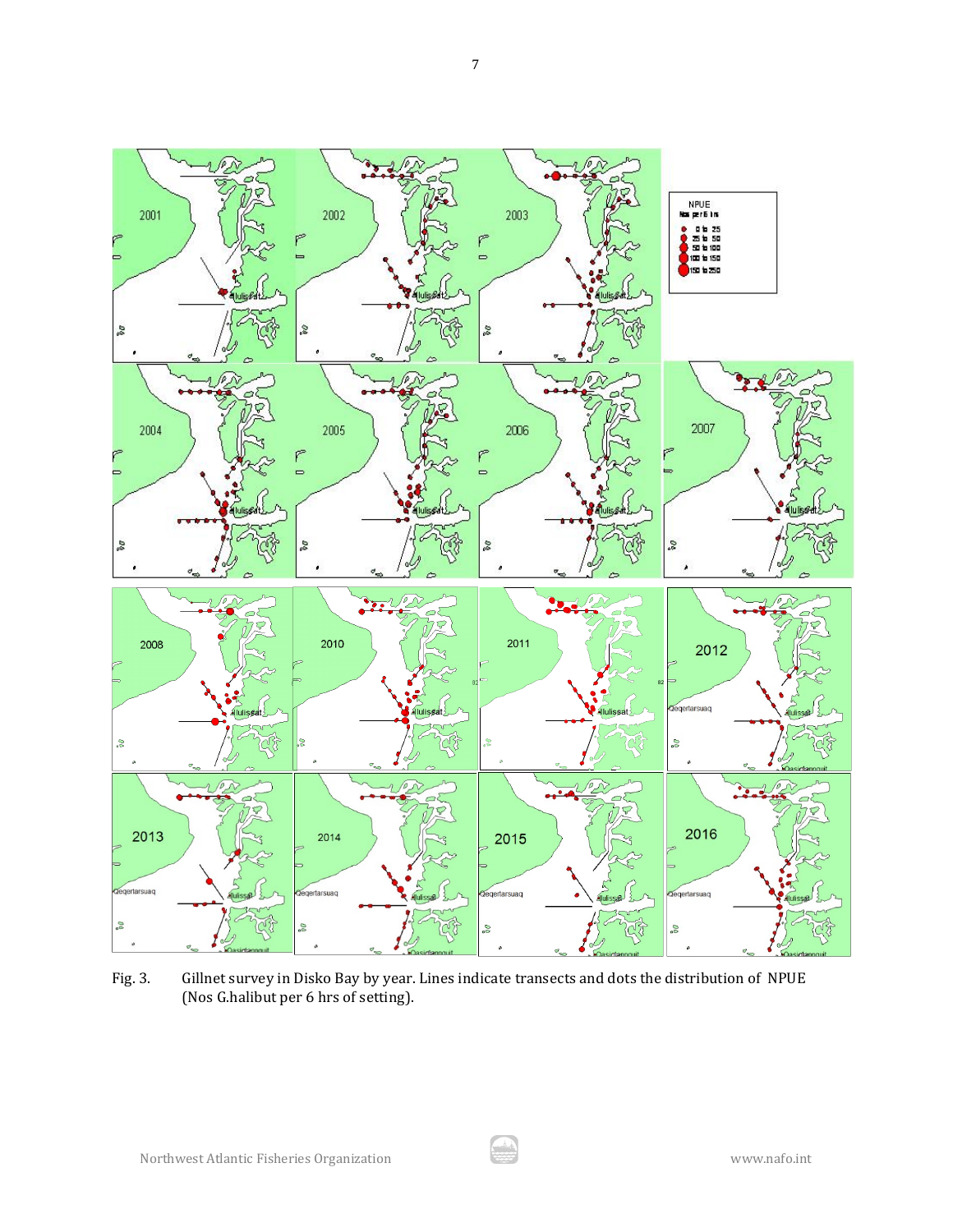

Fig. 4. Disko Bay gillnet survey CPUE (left) and NPUE (right) of Greenland halibut (all sizes) combined with SFW trawl survey abundance estimate of Greenland halibut sizes 35-100 cm.



Fig. 5. Uummannaq gillnet survey CPUE (left) and NPUE (right) of Greenland halibut (all sizes).



Fig. 6. Upernavik gillnet survey CPUE (left) and NPUE (right) of Greenland halibut (all sizes).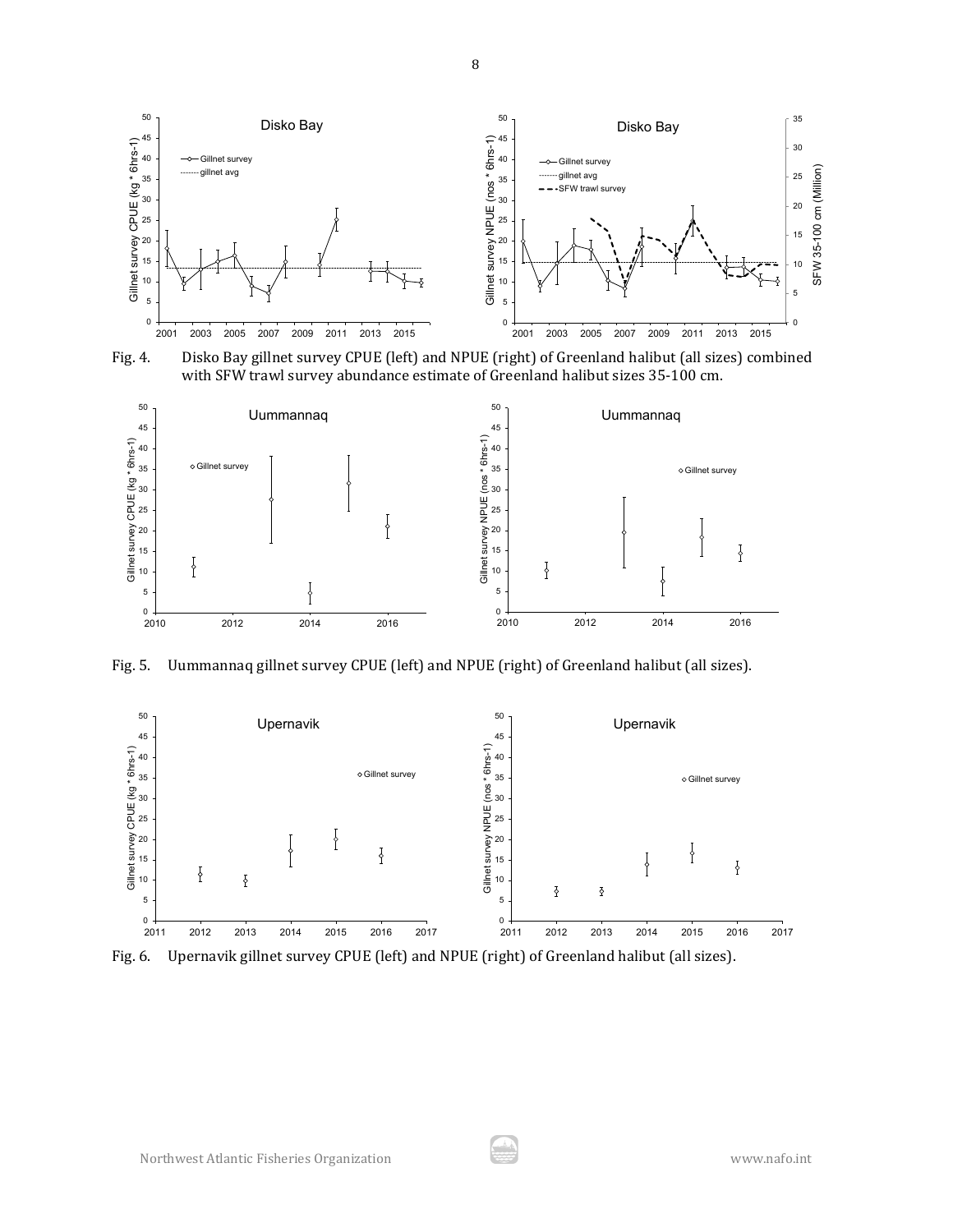

Fig.7. Longline survey indices with CI for Uummannaq (left) and Upernavik (right). New survey logline introduced in 2012. The survey was changed to Gillnet in Upernavik in 2015.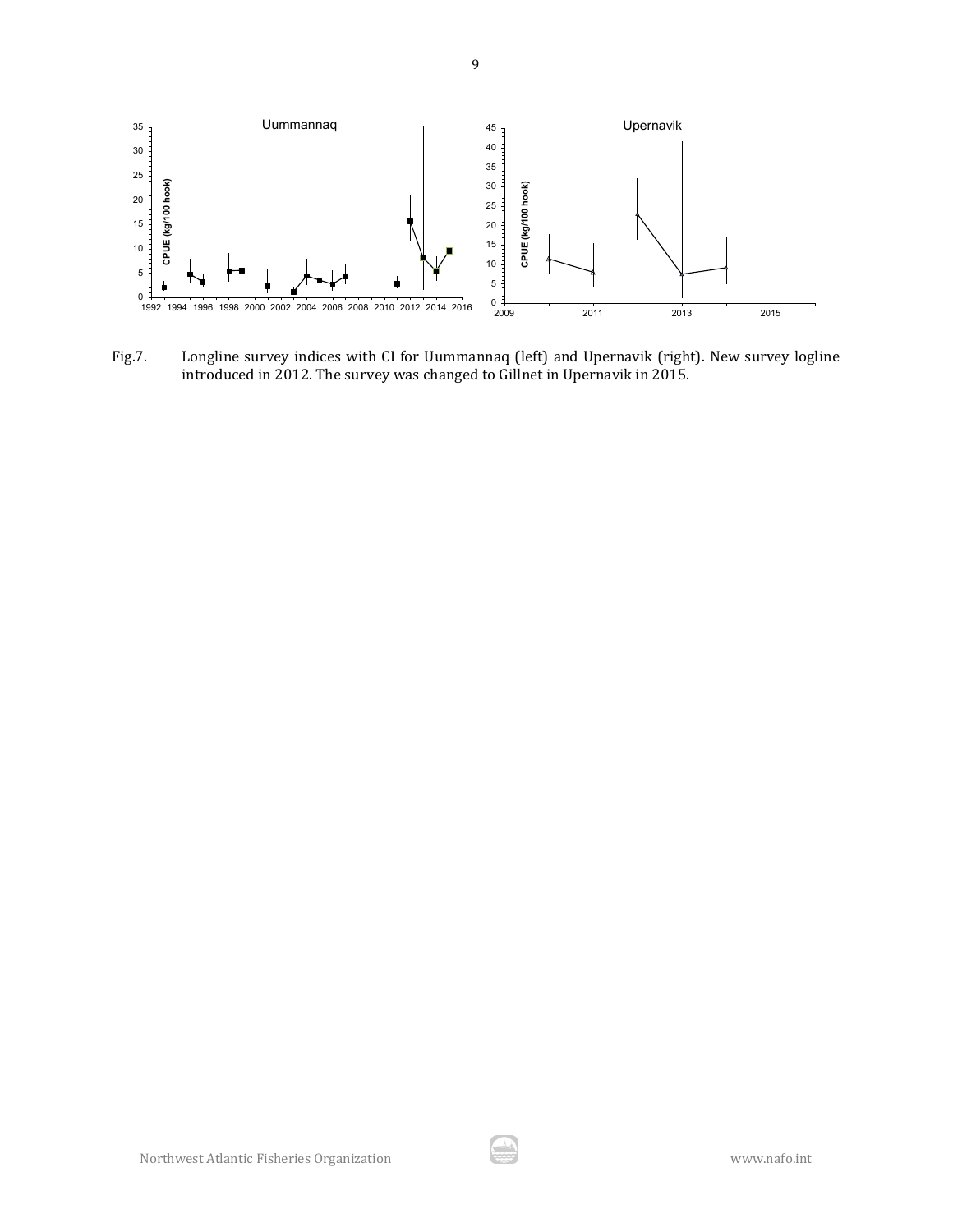

Fig. 8. Gillnet survey in Disko bay. Estimated relative population assuming a Wilemans Wings selectivity.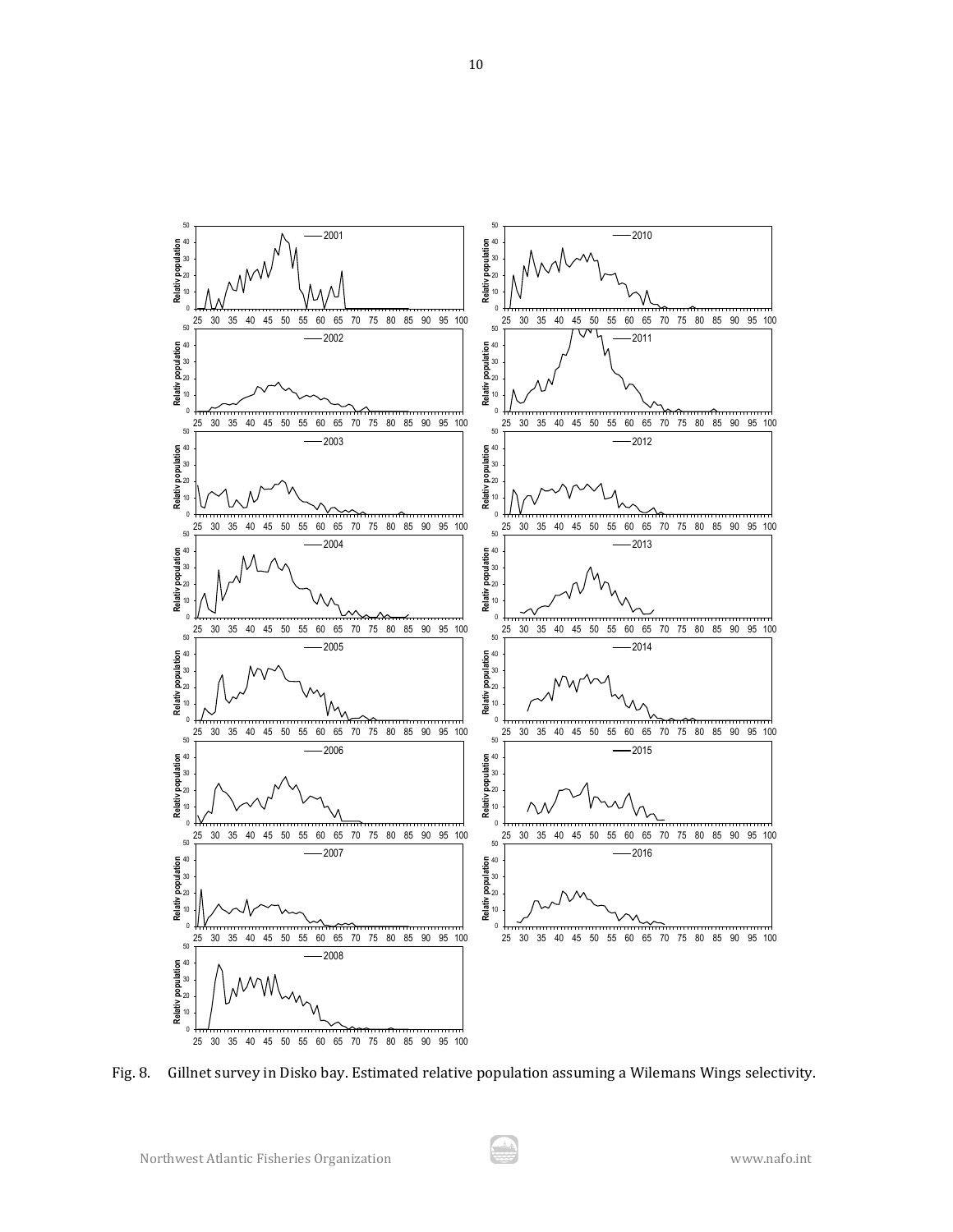

Fig. 9. Gillnet survey in Uummannaq (left) and Upernavik (right). Estimated relative population assuming a Wilemans Wings selectivity curve.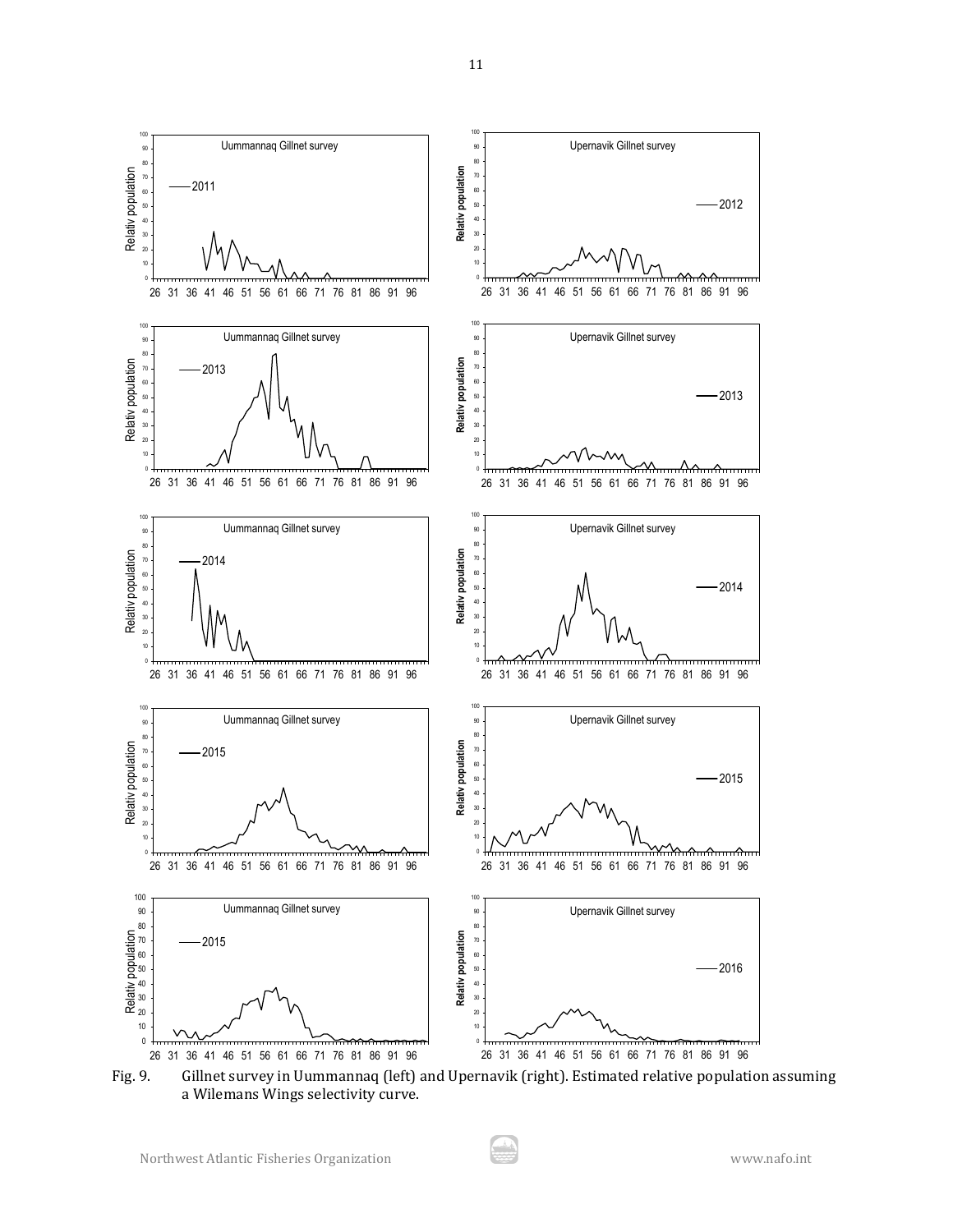

Fig. 10. Disko bay: Length distribution (N/100hr) for Greenland halibut (left) and cod (right).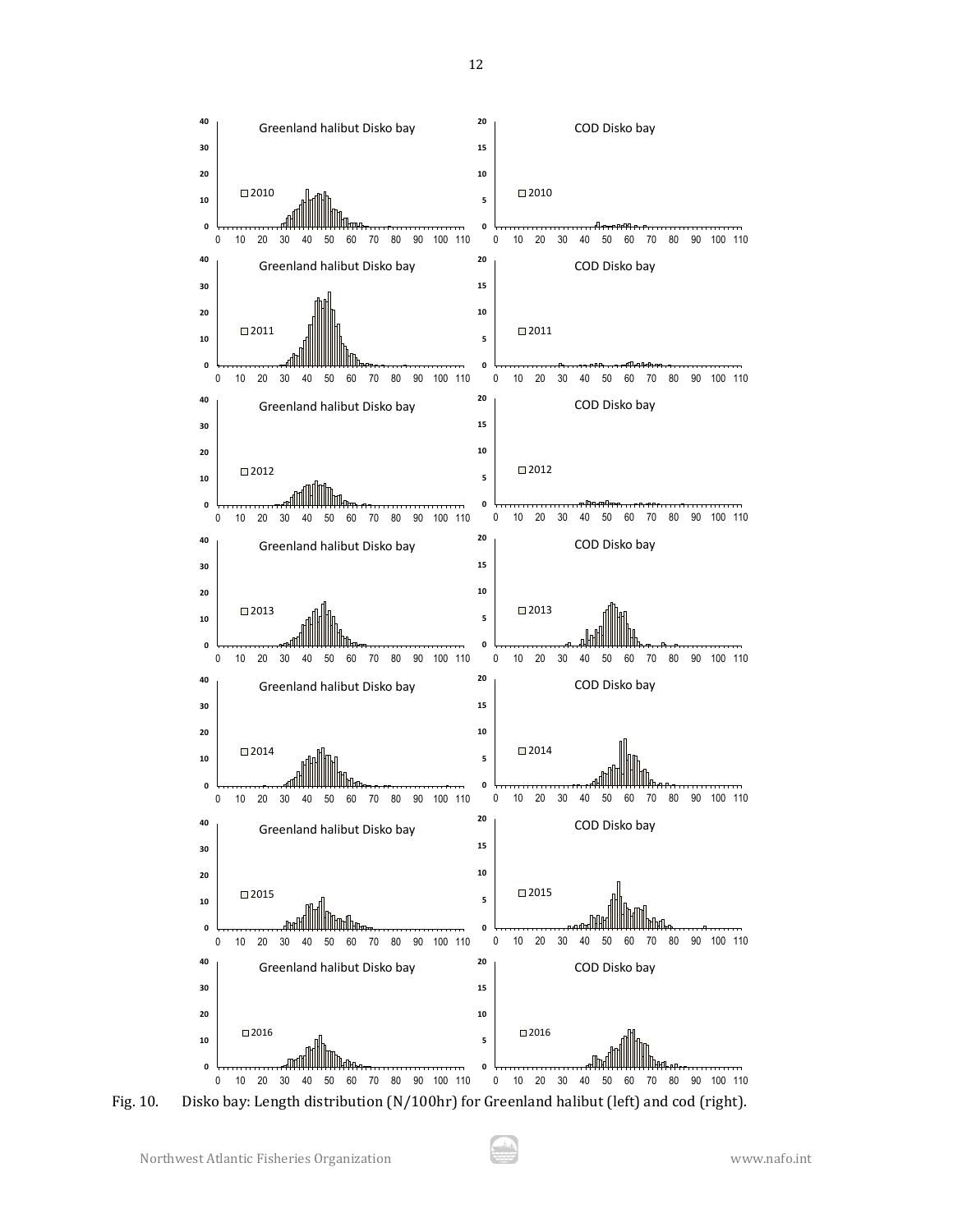

Fig. 11. Uummannaq: Length distribution (N/100hr) for Greenland halibut (left) and cod (right).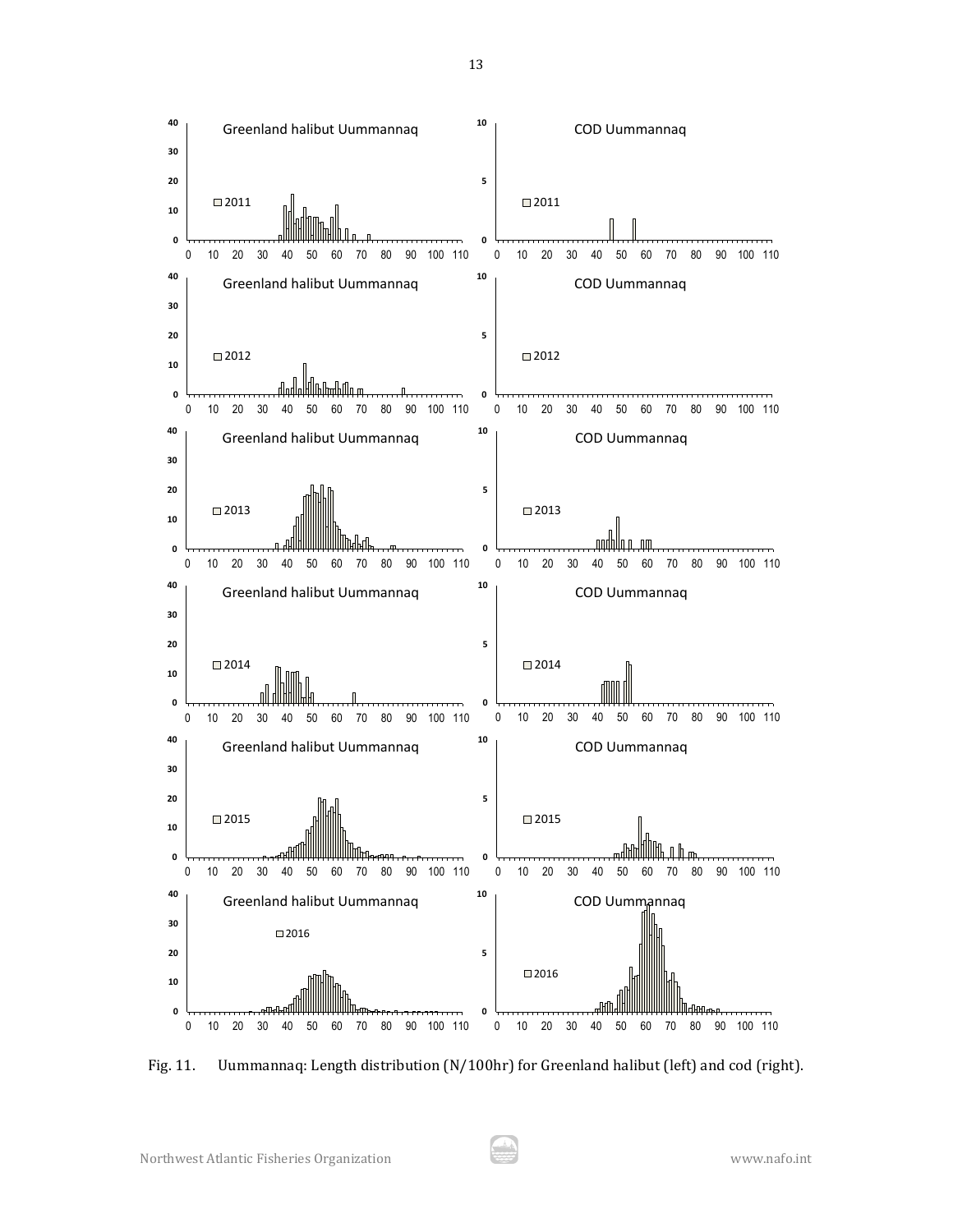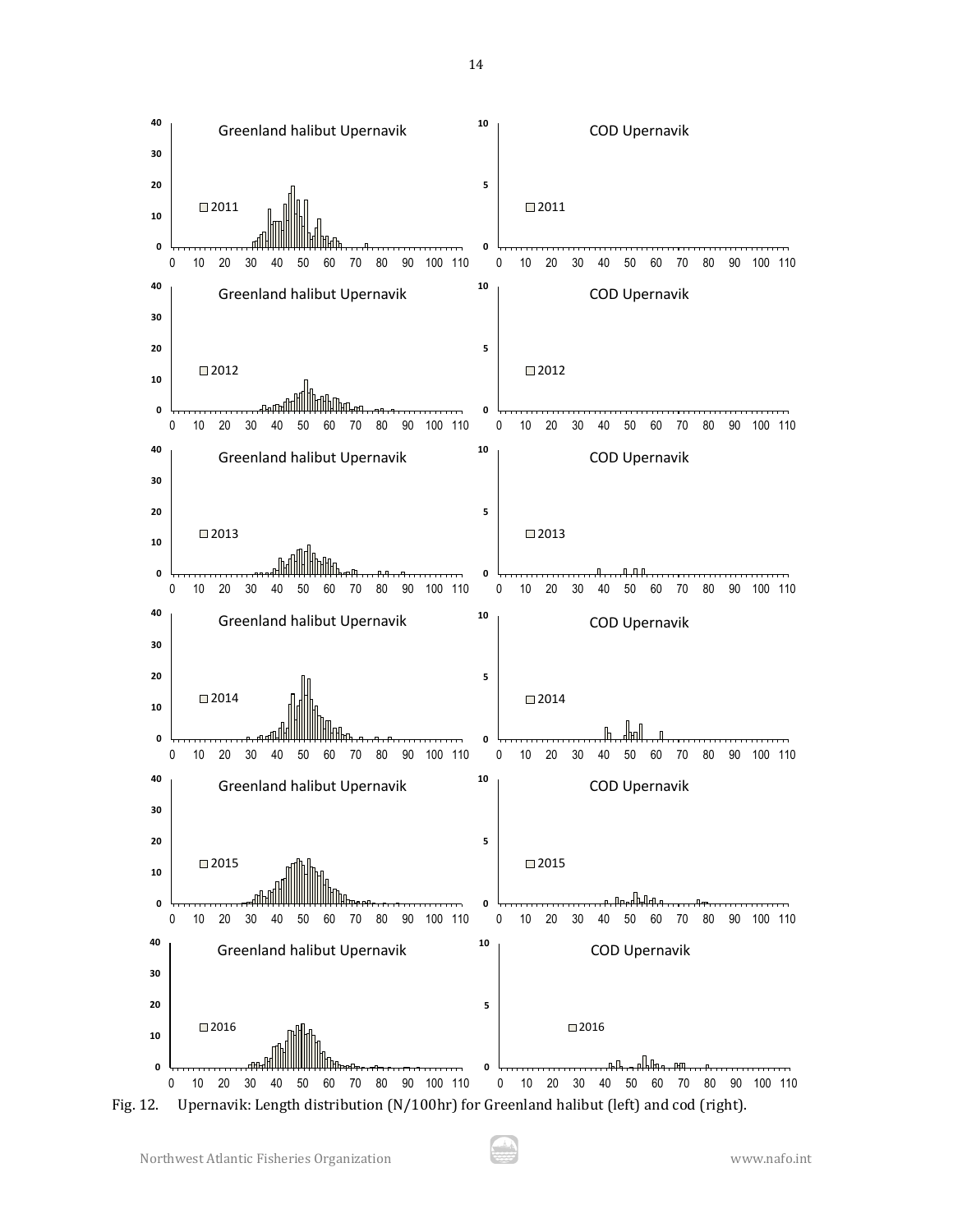

90 mm section (top 46,55,60,70) and including the 90 mm section (bottom, 46,55,60,70,90) in 2016.